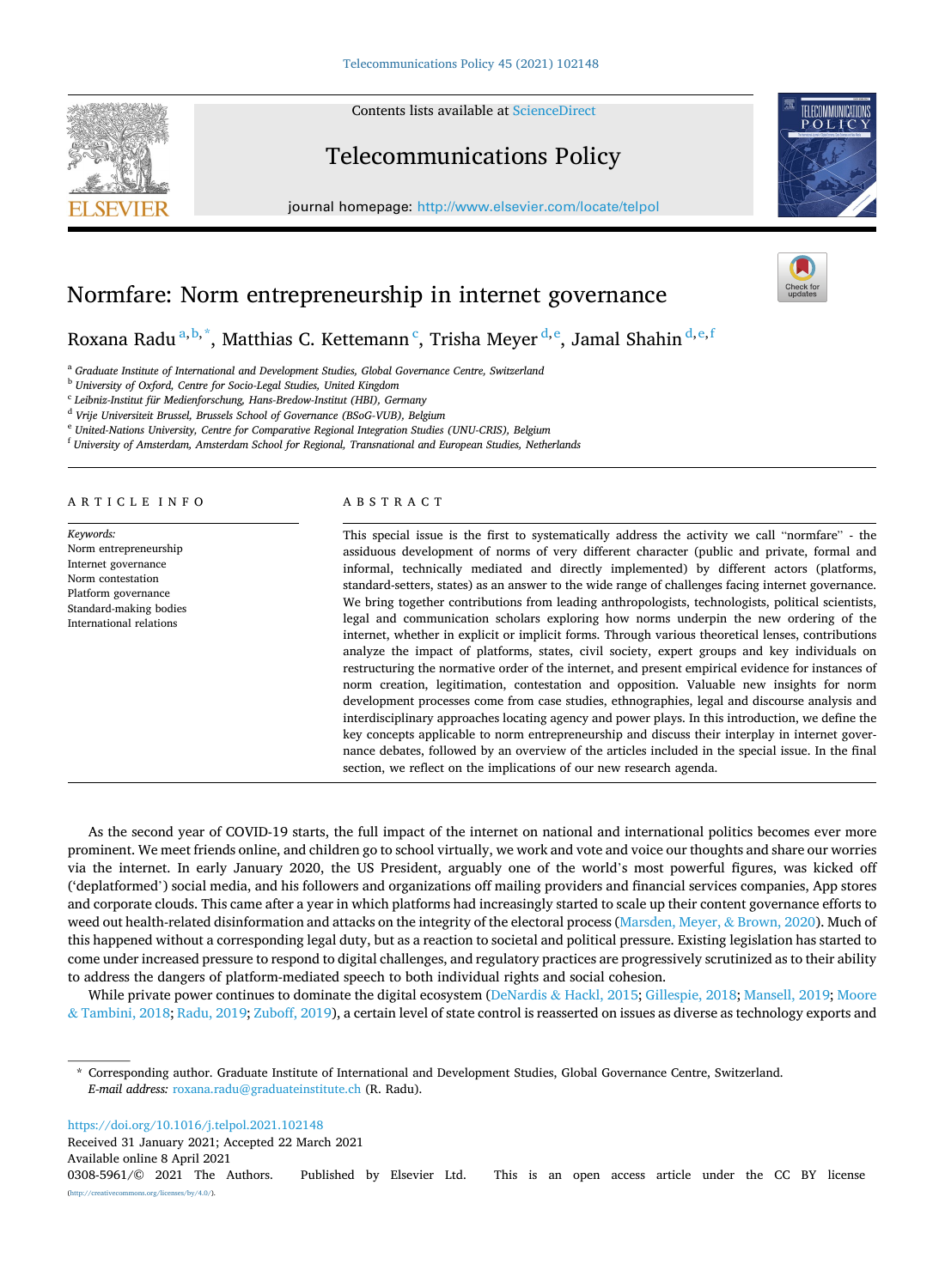network shutdowns. Digital nationalism, digital sovereignty, reterritorialization are on the rise (Ang & [Pang, 2012](#page-5-0); [Gagliardone, 2019](#page-5-0); [Haggart, Tusikov,](#page-5-0) & Scholte, 2021; [Rugge, 2019](#page-5-0); [Schneider, 2020](#page-5-0)) and acquire different meanings in various global communities [\(Claessen, 2020](#page-5-0); Couture & [Toupin, 2019](#page-5-0); Möllers, 2020; [Mueller, 2020](#page-5-0); Pohle & [Thiel, 2020\)](#page-5-0). Between self-regulation and heavy-handed state intervention, normative discussions have emerged as a middle ground to address pressing concerns such as intermediary liability, disinformation, responsible state behaviour, more prominently in the spotlight in global pandemic discussions. This special issue focuses on the strong commitment to advance new norms and values in distinct fora, dissecting - in an interdisciplinary manner - the drivers, constraints and mechanisms behind normative change as internet governance takes a new turn.

This special issue is the first to systematically address the activity we call "normfare" - the assiduous development of norms of very different character (public and private, formal and informal, technically mediated and directly implemented) by different actors (platforms, standard-setters, states, etc.) as an answer to the wide range of challenges facing internet governance. We bring together contributions from leading anthropologists, technologists, political scientists, legal and communication scholars exploring how norms underpin the new ordering of the internet, whether in explicit or implicit forms. Through various theoretical lenses, contributions analyze the impact of platforms, states, civil society, expert groups and key individuals on restructuring the normative order of the internet, and present empirical evidence for instances of norm creation, legitimation, contestation and opposition. Valuable new insights for norm development processes come from case studies, ethnographies, legal and discourse analysis and interdisciplinary approaches locating agency and power plays. In this introduction, we define the key concepts applicable to norm entrepreneurship and discuss their interplay in internet governance debates, followed by an overview of the articles included in the special issue. In the final section, we reflect on the implications of our new research agenda.

#### **1. Normative change in perspective**

Asking what an adequate internet ordering should be and how it could be achieved is by no means a new debate ([Goldsmith](#page-5-0) & Wu, [2006;](#page-5-0) [Zittrain, 2009](#page-6-0); [Mueller, 2010;](#page-5-0) [Radu et al., 2014\)](#page-5-0). Its recent reverberations do not come in a normative void, they land in a charged norm space (Finnemore  $\&$  [Hollis, 2016\)](#page-5-0). Fifteen years after the creation of the Internet Governance Forum (IGF) - where specific roles and responsibilities for adequate governance were openly discussed for the first time -, the norms and values needed to guide internet governance have become part of every discussion about this ever-expanding policy field ([Shahin, 2018](#page-5-0), [DeNardis,](#page-5-0) [Cogburn, Levinson,](#page-5-0) & Musiani, 2020). In response to threats of digital fragmentation and polarization, this new phase of internet governance builds on a deeper understanding of 'digital cooperation' ([UNSG 2020\)](#page-6-0) and on the current momentum for strengthening trust in online activities via cyber norms, an interest shared by governments, industry and non-for-profit actors alike. It is characterized by a wide proliferation of normative discussions, covering topics as diverse as the application of international law to cyber operations and the development of artificial intelligence tools.

These normative efforts add to the wide plethora of governance instruments that exist for ruling the global internet, which include legally binding mechanisms, institutional support systems and modelling mechanisms, either discursive or operational [\(Radu, 2019](#page-5-0)). Using modelling, the framing of normative expectations can be done via high-level statements, codes of conduct and guiding principles or declarations, or be applied in recommendations, toolkits, model laws or frameworks. These non-binding resolutions and soft law instruments serve both as incentives and justifications in the search for new standards of behaviour and legitimacy. Regulatory and legal changes thus follow such commitments when accepted by the community, but not without confrontation with other visions of normative orders or their contestation.

Building on [Kettemann \(2020\)](#page-5-0), who draws on foundational work by Forst & [Günther \(2011\)](#page-5-0) we understand the normative order of the internet to be "a complex of norms, values and practices that relate to the use and development of the Internet, and with which the activities of, and relationships among, states, private companies and civil society, with regard to the use and development of the Internet are legitimated." It does not imply a certain hierarchy of norms, but incorporates entrepreneurship as a role-specific influence that may vary in time or according to the circumstances. For the normative development of the internet, norms constitute strong commitments that influence the behaviour of influential actors in the order and incentivize adherence.

In the international relations literature, a norm is generally understood as a standard of appropriate behaviour for actors with a particular identity (Finnemore & [Sikkink, 1998;](#page-5-0) Finnemore & [Hollis, 2016](#page-5-0)). The end goal in normative change processes is to define the *new normal* until it is taken for granted. Norm-conforming behaviour is the result of a process of internalization, often accompanied by discursive practices of legitimation to avoid "social sanctions" [\(Sunstein, 1996\)](#page-6-0). In governing the internet, the ability to frame the responses of others ([Kavalski, 2013](#page-5-0), p. 250) by defining the conditions of appropriate behaviour is not only a 'common good' undertaking, but also a direct means to influence what communities can rally behind ([Radu, 2019\)](#page-5-0). [Katzenstein, Keohane,](#page-5-0) & Krasner [\(1998\)](#page-5-0) distinguish between regulative norms (which order and constrain behaviour) and constitutive norms, underlying broader interests or categories of actions like institutional design. Community-oriented action is thus part of the second subset, but philosophical scholarship employing this terminology suggests that they should be seen as rules and differentiated according to their capacity for guiding normative reasons for action [\(Raz, 1999; Searle, 1969](#page-5-0)).

Beyond scholarly legal, philosophical, and international relations literature, other (sub-)disciplines also bring together reflections on how norms emerge, are accepted, and subsequently internalized. For example, anthropological studies help us understand how rules and norms are interpreted by indigenous locals, and encourage us to look towards 'mētis' institution building [\(Scott, 2020](#page-5-0)). Geographers Peck & [Theodore \(2015\)](#page-5-0) integrate discussions of norm entrepreneurship into what they call "fast policy", which highlights the emergence of transnational communities that defer to global pragmatic and experimental policy frameworks. Political scientist Maarten Hajer [\(2003:](#page-5-0)176) refers to how norm entrepreneurs "negotiate new institutional rules, develop new norms of appropriate behavior, and devise new conceptions of legitimate political intervention" when deliberating new rules. European Studies literature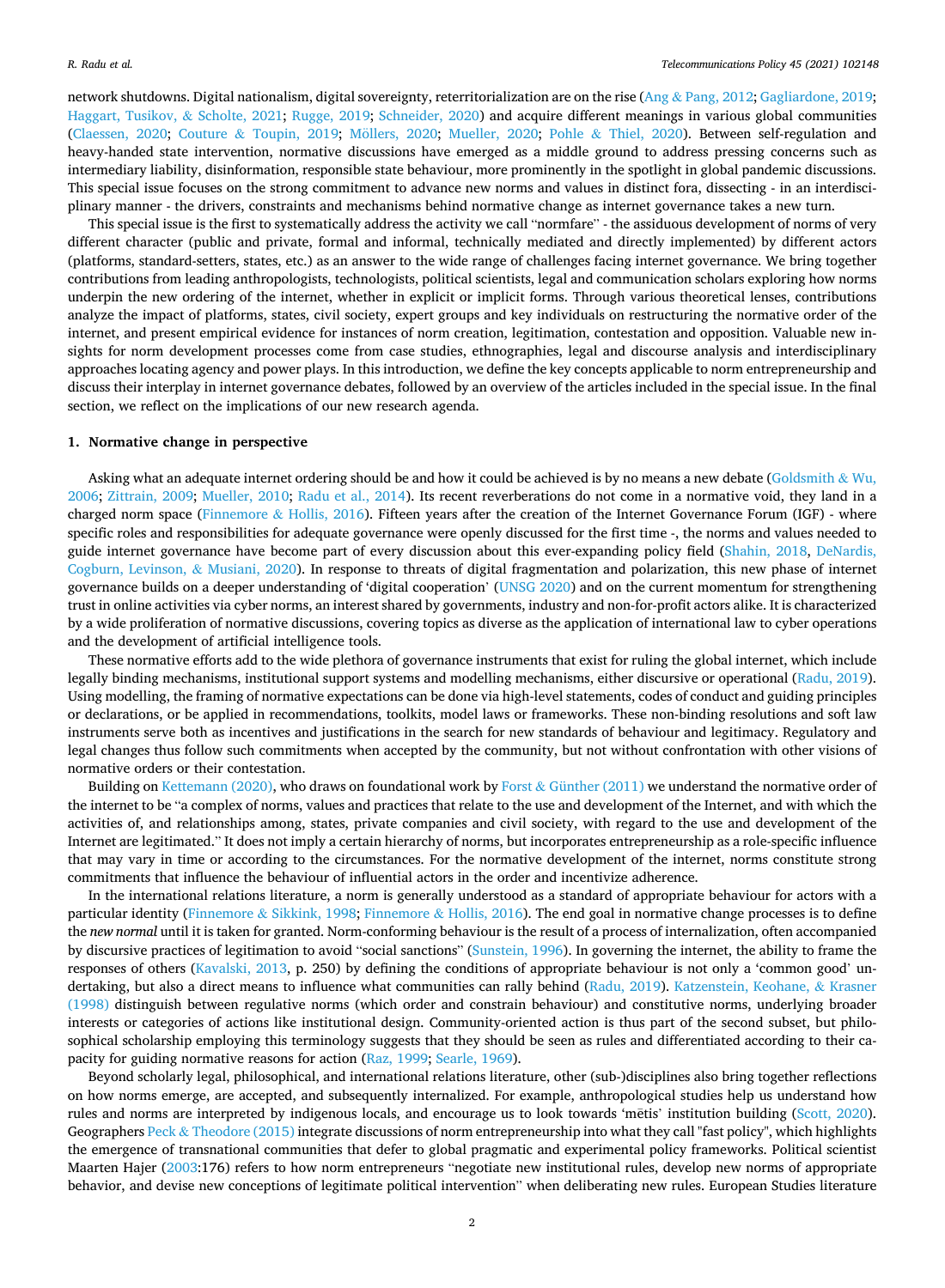has often drawn on understanding how different norms get to be 'accepted' in the diverse policy making environment of the EU both inside its borders (see [Simpson, 2000\)](#page-6-0) and beyond. This previous work leads us to a broader understanding of the impact of norm and regime change by addressing the role of contestation in developing common institutional frameworks. Whereas for many observers, norm entrepreneurship emerges in institutional voids, we see the process of normative restructuring in internet governance taking place in a space where overlapping institutions, regimes and pre-existing norms have been present for some time.

Important recent work has laid the foundations for examining norms related to cybersecurity from multiple perspectives [\(Finne](#page-5-0)more & [Hollis, 2016;](#page-5-0) [Tikk-Ringas, 2016](#page-6-0); Dai & [Gomez, 2018](#page-5-0); Hurel & [Lobato, 2018;](#page-5-0) Pawlak & [Biersteker, 2019; Broeders](#page-5-0) & van den [Berg, 2020\)](#page-5-0). On this basis, more extensive analyses that go beyond disciplinary lenses are beginning to emerge, but we continue to lack a comprehensive understanding of the normative impetus for processes-in-the-making. Grasping who has the means and the capacity to stimulate, promote, and sustain normative change, and under what conditions this process takes place, is central to taking forward debates on governance reform in the digital environment. Scrutinizing governance practices in light of normative aspirations has thus become an imperative in many internet policy processes, but is yet to acquire the attention it deserves in academic literature. How ideas about appropriate digital behaviour emerge and get socialized within various internet communities, as well as the role played by various norm promoters and their interactions remain underexplored.

We aim to fill this gap and complement existing perspectives with a novel take on normative restructuring, focused on the constant search for altering behaviour in solidified policy domains like the internet. A multitude of discursive efforts and rhetorical tools, coupled with regulatory instruments, are deployed to reign in or add new levers of control over the network of networks. Normfare is, of course, not independent of a specific setting in time and in the development of technology. Technology historian Melvin Kranzberg's First Law of Technology confirms as much: technology, we read, is "neither good, nor bad, nor is it ever neutral" [\(Kranzberg, 1986](#page-5-0)). This non-neutrality of a platform's use of technology is progressively being discussed from a normative standpoint. This, also, is what we understand as an element of normfare, which has to be studied from an interdisciplinary perspective.

The contributions to this special issue show that the quality of norms is not measured against any "political constitution" (of states), against which it would fall short (but so does the international legal order). Rather the normative yardstick must be the normative order of the internet's *Eigenverfassung* ([Teubner, 2003](#page-6-0)) as instituted by practices. We thus find a new category of norms online, and a new role for certain actors - that of norm entrepreneurs. Throughout the contributions in this collection, we find that the perceived legitimacy of a norm plays an important role [\(Towns, 2012\)](#page-6-0). Thomas Franck defined legitimacy as a property of a rule or institution (or, it could be added, an order) "which itself exerts a pull towards compliance on those addressed normatively because those addressed believe that the rule or institution has come into being and operates in accordance with generally accepted principles of right process" ([Franck, 1990](#page-5-0)). Right process is one way of formulating demands regarding the processes related to the genesis of norms.

#### **2. Norm entrepreneurship and internet governance: from ideas to practices**

The internet is often presented as a space for entrepreneurs, whether profit-driven or socially-minded. What ideas and actions are put forward to shape the behaviour of the key actors governing this global network? Who is taking the lead on building a "normative order" ([Kettemann, 2020](#page-5-0)) for the internet and according to what principles? What role does technical expertise play on issues such as human rights focus or privacy by design? In this special issue, we move beyond the articulation of high-level principles in intergovernmental fora and investigate the mechanics of norm crafting and implementation, zooming in on structural factors affecting norm change [\(Wunderlich, 2013\)](#page-6-0) and conflicting interpretations (Krook & [True, 2012](#page-5-0); Sandholtz & [Stiles, 2009;](#page-5-0) [Sandholtz, 2008](#page-5-0)).

While we draw on the constructivist approach in International Relations (IR) to define norm entrepreneurship, we have a keen interest in expanding the understanding of norms as dynamic processes in internet governance and as components of a wider, tensionladen normative order. As certain principles may take precedence as devices of status quo contestation, the power of 'entrepreneurs' to engage in active expansion or restriction of legitimation tools comes into sharper focus. Recognizing the differences of ideas, interests and interpretations specific to actors in this field allows us to better capture dynamics that disciplinary perspectives have missed so far, in particular with regards to (1) how change happens [\(Levinson,](#page-5-0) *this issue*; Gorwa, *[this issue](#page-5-0)*; [Tjahja et al.,](#page-6-0) *this issue*), (2) how it shapes the anchoring practices of various internet communities, from voluntary commitments to regulation [\(Palladino,](#page-5-0) *this issue*; [Nanni,](#page-5-0) *this [issue;](#page-5-0)*; Cath, *[this issue](#page-5-0)*), and (3) how these practices reinvigorate the continuous dynamics of norm contestation and ordering [\(Rossi,](#page-5-0) *this [issue](#page-5-0)*; Horne, *[this issue](#page-5-0)*; [Haggart and Iglesias,](#page-5-0) *this issue*).

As a key concept in the social constructivist research paradigm, norm entrepreneurship is a useful framework for understanding change in internet governance, by zooming in on the interactions between the power of the norms themselves and the constraints imposed by the role and identity of their promoters. Most of the contributions do not present brand-new norms (though they might focus on new social actors), but rather longer processes of normative internalization or ordering. Some discuss the international dimension of normative participation and the role of agenda setting in tackling new concerns such as misinformation in the IGF or the EU. Others address dominant mechanisms in top-down processes at the national level or globalized bottom-up decision-making specific to the internet, for example in the Internet Engineering Task Force (IETF) or the World Wide Web Consortium (W3C).

Once proposed by entrepreneurs, norms get socialized within broader communities and can be observed by analyzing their custodians' participation in various forums, but also in connection with various forms of resisting change. [Finnemore and Sikkink](#page-5-0)'s (1998) spiral norm cycle enlists three phases: emergence, acceptance and internalization. Entrepreneurs - be it state or non-state actors - define and establish standards of behaviour that become influential within the community mostly by adhering to relevant networks. As [Wiener and Puetter \(2009](#page-6-0): 5) argue, "who is involved in international encounters, where and how often, are the key questions which allow a more specific assessment of the role of norms in international relations in an increasingly globalized world." Framing the values that drive a new normative order relies on legitimation techniques that enlist further followers at the norm cascading stage, until the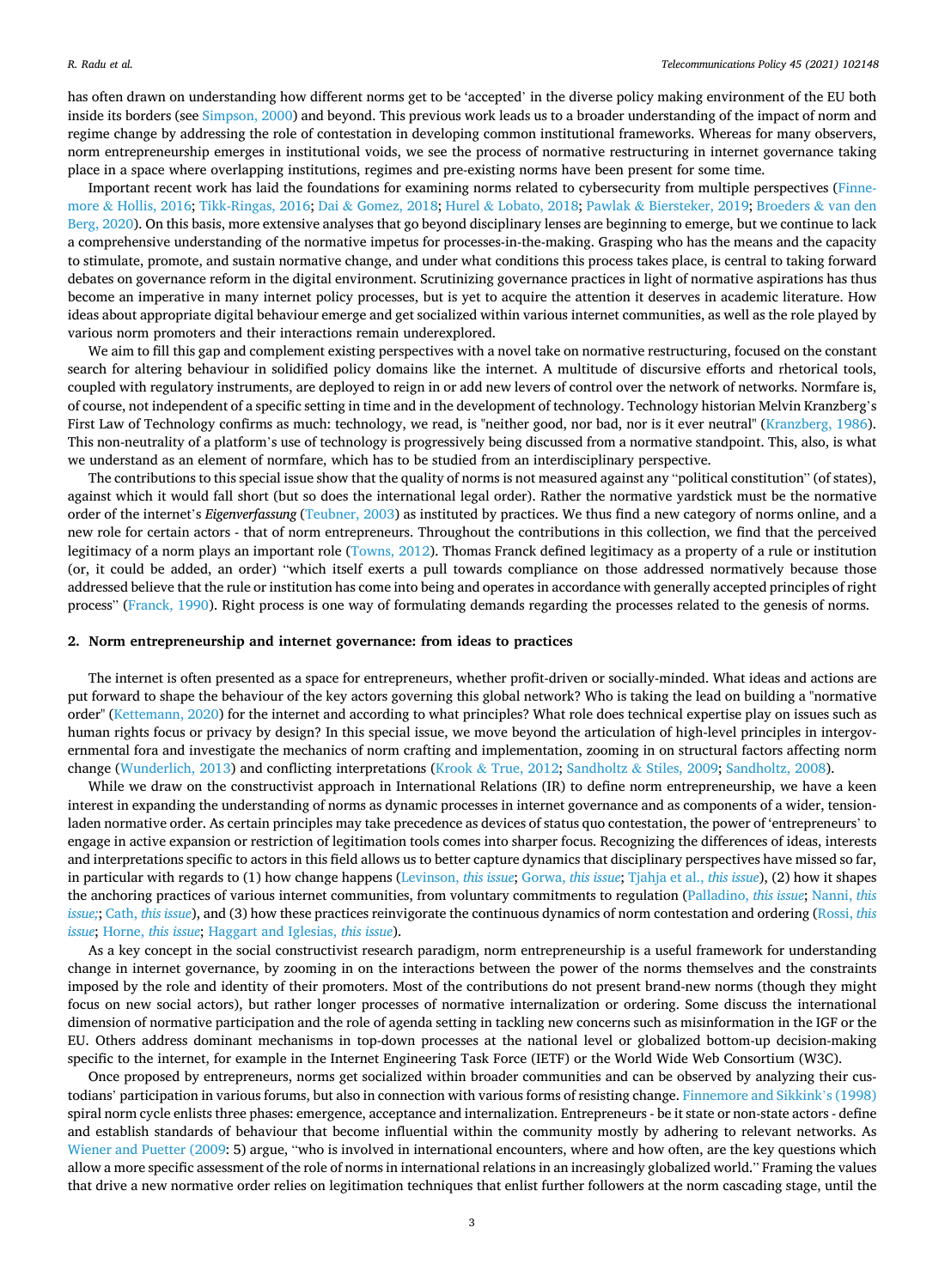norm is fully internalized. Replacing an old standard of behaviour with a new one is a multi-stage process whose end goal is to establish new practices that are taken for granted by the target communities.

In this special issue, we distinguish between different forms of entrepreneurship, based on actors' leadership and ideas in relation to internet governance, as they solidify over a longer period of time. Instead of seeing internet governance as a largely fragmented space for political, technical and economic disputes, we look at how norms underpin the formation of an international community with transnational and cross-sectoral links. We aim to demonstrate variance in the strength, legitimacy and diffusion of various norms and the extent to which their source is subject to contestation. While not all entrepreneurs desire change, some may achieve their objectives by adopting the language of multistakeholder practices or embracing the call for reforms without substantially altering their behaviour. Determining the strength and direction of change, taking into account both successes and failures, is not an easy task.

We propose opening up a new research agenda around the power of *normfare*, by highlighting the mechanics of norm contestation and the salience of particular conditions for entrepreneurship as well as the essential role of custodian actors in building and shaping internet governance. From the monitoring of rhetorical efforts to building legitimate discourse and driving regulatory practices, researchers interested in internet 'normfare' have a wide menu to choose from. The flavours abound too, as the many case studies and empirical investigations included in this collection show.

## **3. Overview of the special issue**

The papers included in this special issue were first presented at the 2020 symposium of the Global Internet Governance Academic Network (GigaNet), where senior and junior scholars from various academic traditions meet annually to present their cutting edge research ahead of the United Nations-led IGF. This international association of researchers was founded in 2006 to support multidisciplinary scholarship in the field of internet governance and to engage in relevant debates at the local, regional and international level. The diversity of perspectives inside the GigaNet community, much in the spirit of the IGF itself, allows for interrogating assumptions and methods in order to disentangle relations of power, governance structures and day-to-day practices.

As the articles in this special issue reveal, the debates over which norms are important to the community, and how to integrate and internalize them into a broader institutional framework is not a simple task. Technical expertise, civil society, industry and states all have a stake in the functioning of the internet, and all of these actors (who are by no means homogenous groups) bring their own ideas on how internet governance should be carried out.

**Levinson** furthers our conceptual understanding of norm entrepreneurship through a cross disciplinary exploration of literature on norms, power, governance (international relations and political science), knowledge transfer and innovation diffusion (communication science) and policy transfer and entrepreneurship/policy learning (public administration). Levinson applies this enriched understanding of idea diffusion to debates within the United Nations Open Ended Working Group (OEWG) on Developments in the Field of Information and Communication Technologies in the Context of International Security, revealing a "culture kaleidoscope", key divides among actors and their vocabularies, but also the pandemic as a catalyst for idea emergence.

**Cath** provides an ethnographic analysis of recent efforts in the Internet Engineering Task Force (IETF) to consider human rights values in the development of internet networking standards and protocols. Her anthropological inquiry gives welcome insight into the practices and mindsets of the participants in the standardization process, revealing that the shared view about the non-prescriptive nature of technology serves as a barrier for the inclusion of human rights values in this field. Cath proposes that internet governance research could benefit from including critical social science frameworks that consider the impact of organizational cultures on norm entrepreneurship.

**Rossi** investigates how laws and standards on web privacy interact in technical bodies, such as the World Wide Web Consortium. Rossi contributes a detailed case study on how the societal norm of privacy is perceived, debated, shaped, and even strategically used in discussions on the technical development of the internet, and sheds light on the interactions between members within these close-knit technical communities. The result is a convincing picture of the complex and fluid hierarchy of laws and standards and insight into how norm entrepreneurship works in practice.

**Gorwa** provides insight into the German Network Enforcement Act (NetzDG) from a regulatory politics perspective, highlighting how both domestic politics and transnational institutional factors have an important role to play in debates around the regulation of multinational technology companies. Gorwa draws attention to the political and regulatory constraints, often under-explored in current debates, that influence the development of new policy standards, and thus norms, for content moderation and intermediary liability.

**Palladino** adds perspectives from digital constitutionalism and epistemic communities to the special issue. Through an analysis of the European Commission High-Level Expert Group on Artificial Intelligence (HLEG-AI) as an epistemic community, Palladino provides a compelling narrative on how norms are formed, where they are projected, and how that projection is done. Palladino argues that epistemic communities are a crucial factor for the constitutionalisation of digital technologies, since they have the necessary technical expertise and policy commitment to translate normative provisions into architectural design.

**Horne** analyzes the terminology used most frequently to discuss mis/disinformation at the IGF between 2016 and 2019. Her text analysis shows how discussions have shifted away from the use of the broad and politicized term of 'fake news' to more precise conversations on platforms, governments and data. Horne places these findings in the context of a post-truth era and provides understanding of the de/refining of the causes and vectors of and remedies to the ongoing information crisis, demonstrating norm entrepreneurship in active and pure form.

**Tjahja, Meyer and Shahin** classify civil society representation at the Internet Governance Forum. They point to the heterogeneity of civil society, both in definition and in practice, in internet governance and show how actor entrepreneurship in an emerging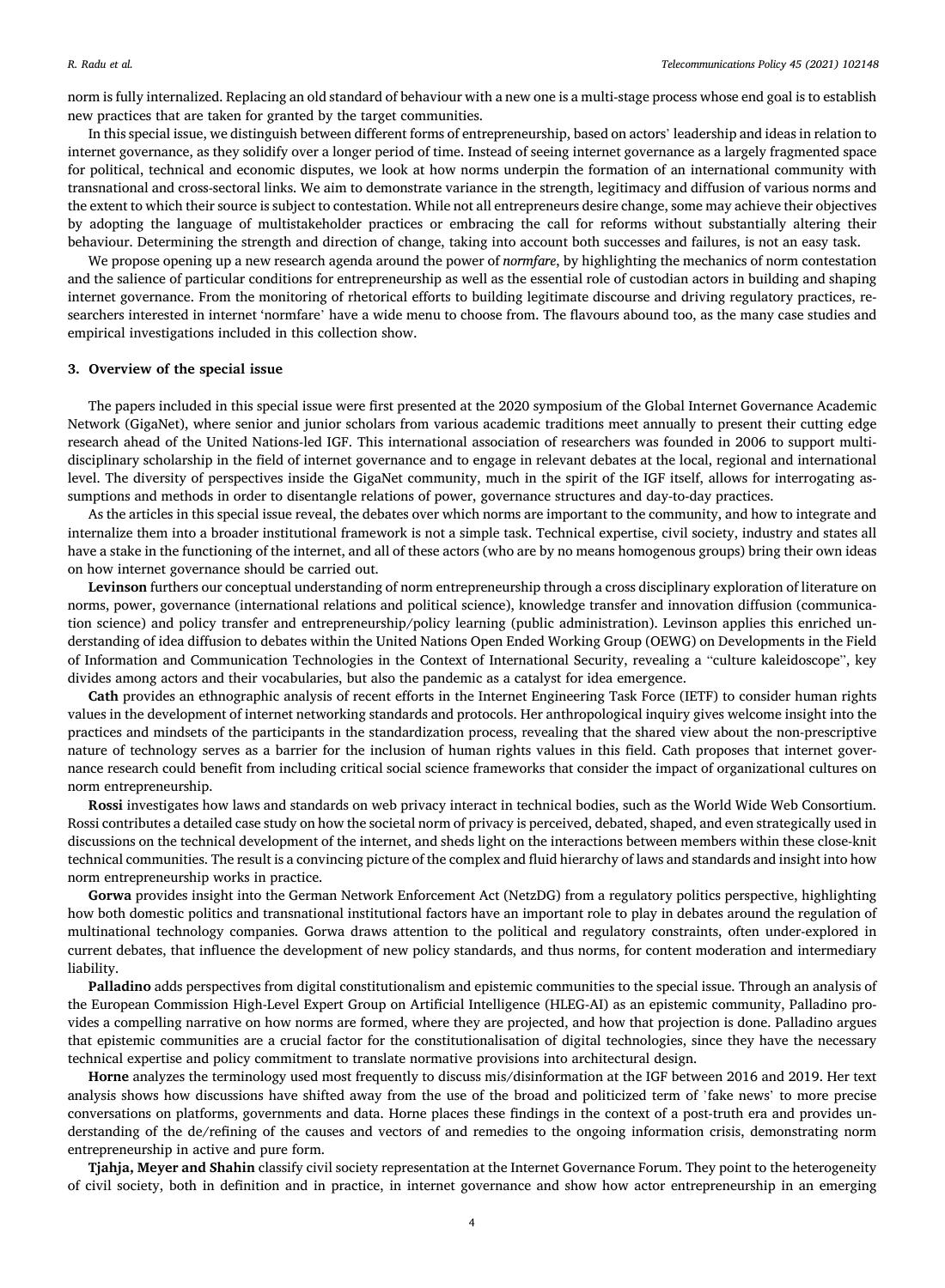normative space is subject to contestation. Their contribution speaks to the broader need to understand who participates in global fora and how opening up engagement with various stakeholders strengthens participation norms and introduces new values.

**Nanni** explores the actions of Chinese stakeholders in mobile Internet standards setting from an international relations perspective (cognitivist regime theory). He demonstrates how the more China and Chinese stakeholders grow economically and politically, the more they engage in multistakeholder fora (on mobile standards setting). Indeed, as norm entrepreneurs, Chinese stakeholders have accepted the norms and institutional architectures that allow them to participate fully and cast their power globally. Nanni sheds new and nuanced light on China's role in internet governance and calls for incorporating technologists' views and actions in internet governance subsets, such as mobile internet standards setting, into the analysis.

Finally, **Haggart and Iglesias** argue for the application of Vivian [Schmidt \(2013\)](#page-5-0)'s democratic legitimacy framework to platform governance initiatives. They shed light on how existing platform governance proposals emphasize throughput (process) legitimacy to the detriment of considering how legitimacy can be attained at the input and output stages of platform governance as well. This resonates with the heavy focus on multistakeholderism in internet governance, providing a timely and original contribution to our understanding of legitimacy as a norm in internet governance.

Together, these contributions open up a new research agenda that combines insights from the norm creation and diffusion literature with normative and regulatory dynamics specific to internet governance. We leave behind the material power and capabilities of states, on the one hand, and businesses, on the other, to engage in a broader discussion around the power and value of new standards of behaviour in reshaping power constellations. We are able to observe the statist dynamics in the contributions of Levinson *[\(this issue\)](#page-5-0)*, Nanni *[\(this issue\)](#page-5-0)*, and Gorwa *[\(this issue\)](#page-5-0)*, but also reflect on the role of industry in contesting new norms in the articles of [Rossi](#page-5-0) *(this [issue\)](#page-5-0)* and Cath *[\(this issue\)](#page-5-0)*. To take this further, we complement this focus on the ideas promoted with an in-depth look at the role of the technical community and civil society in resisting to change or endorsing new standards. In this special issue, we shift attention to the key role played by NGOs and communities of experts and volunteers in advancing a new normative agenda in international fora (UN OEWG, IGF, EU). Who is part of the movement and how that changes participation norms in [Tjahja et al.](#page-6-0) *(this issue)* ties in with the question of legitimacy, addressed by [Haggart and Iglesias](#page-5-0) *(this issue)*.

# **4. Normfare: a turning point in internet governance?**

This collection of articles sheds a new light on the process of assiduously developing norms in the field of internet governance. This extended research agenda reveals the complexities of normfare, recommending ways to fine-grain the assessment of norm effectiveness, transposition, social learning and legalization. The contributions show, in aggregate and individually, how the internet's forces of normative (dis)order can be identified and countered. To many, the internet appears to be under-regulated. In part, it is, though most of the problems in ensuring rights can be traced back to challenges of enforcement. But in areas where agreement is needed, norm acceptance and implementation are worth a closer academic scrutiny. Contributors to this special issue show how processes of norm-making and norm-legitimation, norm-contestation and norm-renewal take place.

By focusing on a variety of theoretical perspectives and a range of different actors in each of the articles, we show that internet governance is not being shaped by one sole actor, but that norm contestation and continuous interaction between different norm entrepreneurs is, actually, the *normal* process driving the field. The collective expectations and shared beliefs guiding praxis, in particular in situations of crisis, can be aptly explained by reference to the sustained efforts to build a normative order for the internet. To adequately capture these dynamics, the research on internet governance gradually moves from multidisciplinary to interdisciplinary and new insights emerge from the prolific interaction of diverse communities of scholars. This special issue facilitated by the GigaNet annual symposium stands proof for that, enlarging the complex discussion on normative change, new values put forward and the critical role of entrepreneurs. It does so by mapping developments over more than a decade, providing longitudinal analysis and contextualization for old and new power configurations.

Debates on how to determine dominant norms in internet governance will not be concluded anytime soon, but we can expect them to become more refined over time. The COVID-19 pandemic provides the momentum for it, as it pushes us toward an even more critical view of the infrastructures and platforms that facilitate our personal and working lives. Indeed, discussions about agreement, adoption and internalization of norms will continue to challenge many related fields, like artificial intelligence, as the actors that participate in these communities try to come to terms with emergent policy fields ([Jobin et al., 2019;](#page-5-0) Feijóo [et al., 2020](#page-5-0)). But this special issue lays the foundation for addressing the core dynamics amongst norm entrepreneurs and value-laden action in internet governance, in order to map out a future research agenda for normfare.

Our ambition is to move the scholarly debate on norm entrepreneurship forward by critically examining current normative directions. Although, as [Vidyarthi and Kazakova \(2020\)](#page-6-0) state, "we cannot exactly predict or control the entire norm development process," we can start to set out the lines for contemporary and future engagement between various internet governance actors. Entrepreneurs in this space are emerging from different social, economic, and political spheres, and the norms that are being created, adopted and contested are built on new ground, which makes them fragile and susceptible to influence. It is against this background that normfare will continue.

# **Funding**

This work was supported by the GREMLIN Project, Vrije Universiteit Brussel [grant number: OZR/2017/092].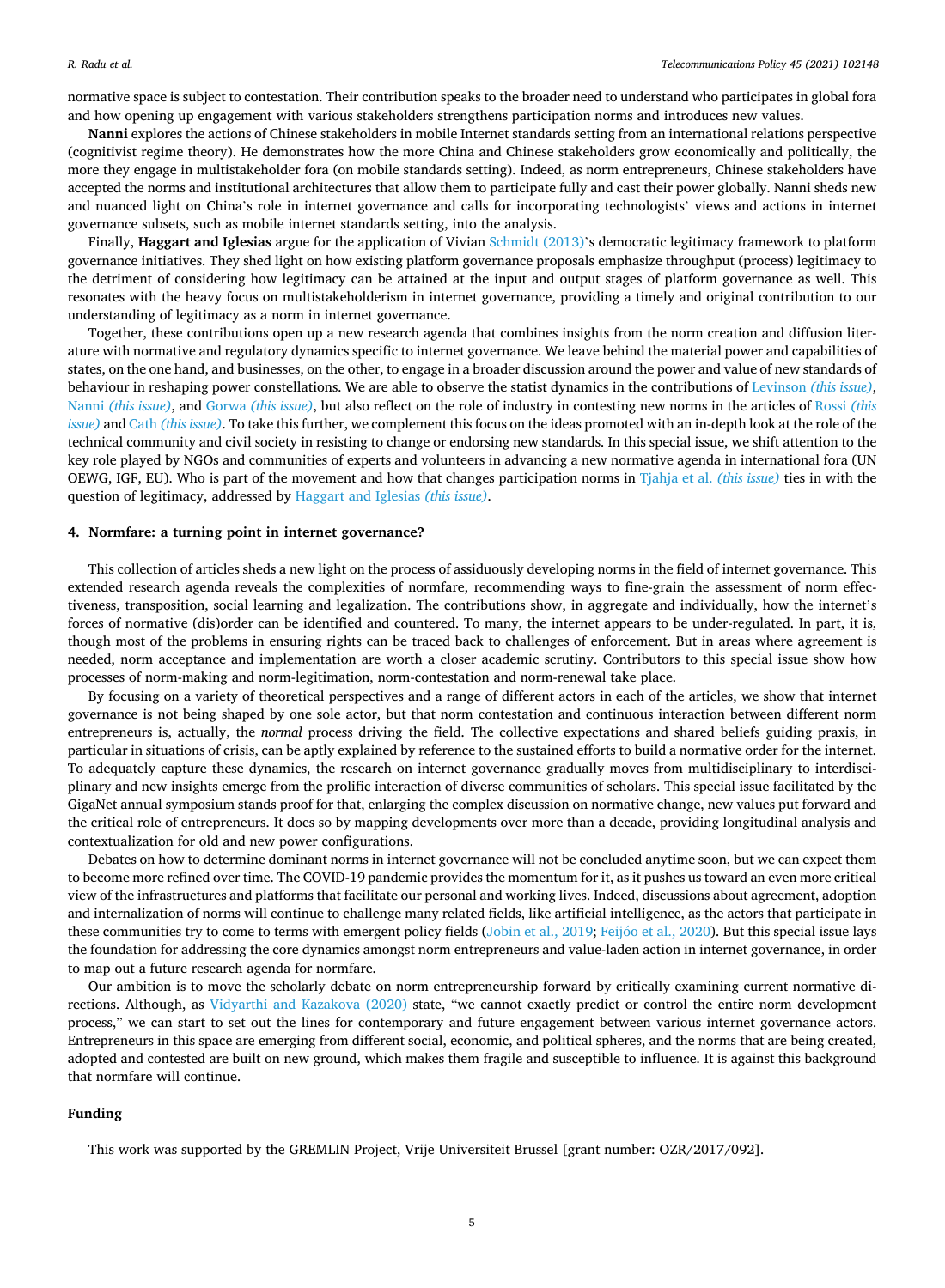#### <span id="page-5-0"></span>**References**

Ang, P. H., & Pang, N. (2012). Globalization of the internet, sovereignty or democracy: The trilemma of the internet governance forum. *Revue Française D'Etudes* ´ *Am*´*ericaines, 134*(4), 114–127. <https://doi.org/10.3917/rfea.134.0114>

Broeders, D., & van den Berg, B. (2020). *[Governing cyberspace: Behaviour, power and diplomacy](http://refhub.elsevier.com/S0308-5961(21)00052-5/sref2)*. London: Rowman and Littlefield.

- [Cath, C. \(2021\). The technology we choose to create: Human rights advocacy in the internet engineering task force.](http://refhub.elsevier.com/S0308-5961(21)00052-5/sref3) *Telecommunications Policy* (this issue).
- Claessen, E. (2020). Reshaping the internet the impact of the securitisation of internet infrastructure on approaches to internet governance: The case of Russia and the EU. *Journal of Cyber Policy, 5*, 140–157. <https://doi.org/10.1080/23738871.2020.1728356>
- Couture, S., & Toupin, S. (2019). What does the notion of "sovereignty" mean when referring to the digital? *New Media & Society, 21*(10), 2305–2322. [https://doi.org/](https://doi.org/10.1177/1461444819865984) [10.1177/1461444819865984](https://doi.org/10.1177/1461444819865984)
- Dai, C., & Gomez, M. A. (2018). Challenges and opportunities for cyber norms in ASEAN. *Journal of Cyber Policy, 3*(2), 217–235. [https://doi.org/10.1080/](https://doi.org/10.1080/23738871.2018.1487987)  [23738871.2018.1487987](https://doi.org/10.1080/23738871.2018.1487987)
- [DeNardis, L., Cogburn, D., Levinson, N., & Musiani, F. \(Eds.\). \(2020\).](http://refhub.elsevier.com/S0308-5961(21)00052-5/sref7) *Researching internet governance: Methods, frameworks, futures*. Boston, MA: MIT Press. DeNardis, L., & Hackl, A. M. (2015). Internet governance by social media platforms. *Telecommunications Policy, 39*(9), 761–770. [https://doi.org/10.1016/j.](https://doi.org/10.1016/j.telpol.2015.04.003)  [telpol.2015.04.003](https://doi.org/10.1016/j.telpol.2015.04.003)
- Feijóo, C., Kwon, Y., Bauer, J. M., Bohlin, E., Howell, B., Jain, R., Potgieter, P., Vu, K., Whalley, J., & Xia, J. (2020). Harnessing artificial intelligence (AI) to increase wellbeing for all: The case for a new technology diplomacy. *Telecommunications Policy, 44*(6), 101988.<https://doi.org/10.1016/j.telpol.2020.101988>
- Finnemore, M., & Hollis, D. (2016). Constructing norms for global cybersecurity. *American Journal of International Law, 110*(3), 425–479. [https://doi.org/10.5305/](https://doi.org/10.5305/amerjintela w.110.3.0425) [amerjintela w.110.3.0425](https://doi.org/10.5305/amerjintela w.110.3.0425)
- Finnemore, M., & Sikkink, K. (1998). International norm dynamics and political change. *International Organization, 52*(4), 887–917. [http://www.jstor.org/stable/](http://www.jstor.org/stable/2601361) [2601361](http://www.jstor.org/stable/2601361).
- Forst, R., & Günther, K. (2011). Die Herausbildung normativer Ordnungen. Zur Idee eines interdisziplinären Forschungsprogramms. In R. Forst, & K. Günther (Eds.), Die herausbildung normativer ordnungen. Interdisziplinäre perspektiven (pp. 11–30). Frankfurt/New York: Campus Verlag.

Franck, T. M. (1990). *[The power of legitimacy among nations](http://refhub.elsevier.com/S0308-5961(21)00052-5/sref13)*. Oxford: Oxford University Press.

- Gagliardone, I. (2019). *[China, Africa, and the future of the internet](http://refhub.elsevier.com/S0308-5961(21)00052-5/sref14)*. London: ZED.
- Gillespie, T. (2018). *[Custodians of the internet. Platforms, content moderation, and the hidden decisions that shape social media](http://refhub.elsevier.com/S0308-5961(21)00052-5/sref15)*. New Haven, CT: Yale University Press. Goldsmith, J., & Wu, T. (2006). *[Who controls the internet? Illusions of a borderless world](http://refhub.elsevier.com/S0308-5961(21)00052-5/sref16)*. New York, NY: Oxford University Press.
- Gorwa, R. (2021). *"The best of bad options"[? Domestic politics, institutional constraints, and the German NetzDG](http://refhub.elsevier.com/S0308-5961(21)00052-5/sref17)*. Telecommunications Policy (this issue).
- [Haggart, B., & Iglesias, C. \(2021\). Democratic legitimacy in global platform governance.](http://refhub.elsevier.com/S0308-5961(21)00052-5/sref18) *Telecommunications Policy* (this issue).
- Haggart, B., Tusikov, N., & Scholte, J. A. (2021). *[Power and authority in internet governance. Return of the state?](http://refhub.elsevier.com/S0308-5961(21)00052-5/sref19)* London: Routledge. Hajer, M. (2003). Policy without polity? Policy analysis and the institutional void. *Policy Sciences, 36*(2), 175–195. <https://doi.org/10.1023/A:1024834510939>
- Horne, C. (2021). *Internet governance in the "post-truth era": Analyzing key topics in "fake news" discussions at IGF*[. Telecommunications Policy \(this issue\)](http://refhub.elsevier.com/S0308-5961(21)00052-5/sref21).
- Hurel, L. M., & Lobato, L. (2018). Unpacking cyber norms: Private companies as norm entrepreneurs. *Journal of Cyber Policy, 3*(1), 61–76. [https://doi.org/10.1080/](https://doi.org/10.1080/23738871.2018.1467942) [23738871.2018.1467942](https://doi.org/10.1080/23738871.2018.1467942)
- Jobin, A., Ienca, M., & Vayena, E. (2019). The global landscape of AI ethics guidelines. *Nature Machine Intelligence, 1*(9), 389–399. [https://doi.org/10.1038/s42256-](https://doi.org/10.1038/s42256-019-0088-2) [019-0088-2](https://doi.org/10.1038/s42256-019-0088-2)
- Katzenstein, P. J., Keohane, R. O., & Krasner, S. D. (1998). International organization and the study of world politics. *International Organization, 52*(4), 645–685. <https://doi.org/10.1017/S002081830003558X>
- Kavalski, E. (2013). The struggle for recognition of normative powers: Normative power Europe and normative power China in context. *Cooperation and Conflict, 48*  (2), 247–267. <https://doi.org/10.1177/00108367134 85386>
- Kettemann, M. (2020). *[The normative order of the internet: A theory of rule and regulation online](http://refhub.elsevier.com/S0308-5961(21)00052-5/sref26)*. Oxford: Oxford University Press.
- Kranzberg, M. (1986). Technology and history: "Kranzberg's laws". *Technology and Culture, 27*(3), 544–560. <https://doi.org/10.2307/3105385>
- Krook, M. L., & True, J. (2012). Rethinking the life cycles of international norms: The United Nations and the global promotion of gender equality. *European Journal of International Relations, 18*(1), 103–127. <https://doi.org/10.1177/1354066110380963>
- Levinson, N. (2021). *[Idea entrepreneurs: The case of the United Nations Open-Ended Working Group](http://refhub.elsevier.com/S0308-5961(21)00052-5/sref29) & cybersecurity*. Telecommunications Policy (this issue).
- [Mansell, R. \(2019\). Cyber governance and the moral limit of the market. In W. Kleinw](http://refhub.elsevier.com/S0308-5961(21)00052-5/sref30)ächter, M. Kettemann, M. Senges, & K. Mosene (Eds.), Towards a global *[framework for cyber peace and digital cooperation: An agenda for the 2020s](http://refhub.elsevier.com/S0308-5961(21)00052-5/sref30)* (pp. 134–135). Hamburg: Hans-Bredow-Institut.
- Marsden, C., Meyer, T., & Brown, I. (2020). Platform values and democratic elections: How can the law regulate digital disinformation? *Computer Law & Security Review, 36*, 105373. <https://doi.org/10.1016/j.clsr.2019.105373>
- Möllers, N. (2020). Making digital territory: Cybersecurity, techno-nationalism, and the moral boundaries of the state. Science, Technology & Human Values, 46(1), 112–138. <https://doi.org/10.1177/0162243920904436>
- Moore, M., & Tambini, D. (Eds.). (2018). *[Digital dominance: The power of Google, Amazon, Facebook and Apple](http://refhub.elsevier.com/S0308-5961(21)00052-5/sref33)*. Oxford: Oxford University Press.
- Mueller, M. (2010). *[Networks and states: The global politics of internet governance](http://refhub.elsevier.com/S0308-5961(21)00052-5/sref34)*. Boston, MA: MIT Press.
- Mueller, M. (2020). Against sovereignty in cyberspace. *International Studies Review, 22*(4), 779–801. <https://doi.org/10.1093/isr/viz044>
- Nanni, R. (2021). The 'China' [question in mobile internet standard-making: Insights from expert interviews.](http://refhub.elsevier.com/S0308-5961(21)00052-5/sref36) *Telecommunications Policy* (this issue).
- Palladino, N. (2021). The role of epistemic communities in the 'constitutionalization' of internet governance: The example of the EU high-level expert group on artificial intelligence. *[Telecommunications Policy](http://refhub.elsevier.com/S0308-5961(21)00052-5/sref37)* (this issue).
- Pawlak, P., & Biersteker, T. (2019). *Guardian of the galaxy: EU cyber sanctions and norms in cyberspace*. Paris: European Union Institute for Security Studies. Chaillot Paper <https://www.iss.europa.eu/content/guardian-galaxy-eu-cyber-sanctions-and-norms-cyberspace>.
- Peck, J., & Theodore, N. (2015). *[Fast policy: Experimental statecraft at the thresholds of neoliberalism](http://refhub.elsevier.com/S0308-5961(21)00052-5/sref39)*. Minnesota, MN: University of Minnesota Press.

Pohle, J., & Thiel, T. (2020). Digital sovereignty. *Internet Policy Review, 9*(4). <https://doi.org/10.14763/2020.4.1532>

- Radu, R. (2019). *Negotiating internet governance*[. Oxford: Oxford University Press.](http://refhub.elsevier.com/S0308-5961(21)00052-5/sref41)
- Radu, R., Chenou, J. M., & Weber, R. H. (Eds.). (2014). *[The evolution of global internet governance: Principles and policies in the making](http://refhub.elsevier.com/S0308-5961(21)00052-5/sref42)*. Berlin and New York: Springer. Raz, J. (1999). *Practical reason and norms*[. Oxford: Oxford University Press \(Original work, published 1975\).](http://refhub.elsevier.com/S0308-5961(21)00052-5/sref43)
- Rossi, J. (2021). *[What rules the internet? A study of the troubled relation between web standards and legal instruments in the field of privacy](http://refhub.elsevier.com/S0308-5961(21)00052-5/sref44)*. Telecommunications Policy (this [issue\)](http://refhub.elsevier.com/S0308-5961(21)00052-5/sref44).
- Rugge, F. (2019). The global race for technological superiority: Discover the security implications. Milan: Ledizioni LediPublishing. ISPI and Brookings Report [https://www.](https://www.ispionline.it/it/pubblicazione/global-race-technological-superiority-discover-security-implications-24463) [ispionline.it/it/pubblicazione/global-race-technological-superiority-discover-security-implications-24463.](https://www.ispionline.it/it/pubblicazione/global-race-technological-superiority-discover-security-implications-24463)
- Sandholtz, W., & Stiles, K. W. (2009). *[International norms and cycles of change](http://refhub.elsevier.com/S0308-5961(21)00052-5/sref46)*. Oxford: Oxford University Press. Sandholtz, W. (2008). Dynamics of international norm change: Rules against wartime plunder. *European Journal of International Relations, 14*(1), 101–131. [https://doi.](https://doi.org/10.1177/1354066107087766)

[org/10.1177/1354066107087766](https://doi.org/10.1177/1354066107087766)

- Schmidt, V. (2013). Democracy and legitimacy in the European union revisited: Input, output and "throughput". *Political Studies, 61*(1), 2–22. [https://doi.org/](https://doi.org/10.1111/j.1467-9248.2012.00962.x)  [10.1111/j.1467-9248.2012.00962.x](https://doi.org/10.1111/j.1467-9248.2012.00962.x)
- Schneider, F. (2020). *China's digital nationalism*[. Oxford: Oxford University Press.](http://refhub.elsevier.com/S0308-5961(21)00052-5/sref49)
- Scott, J. C. (2020). *[Seeing like a state: How certain schemes to improve the human condition have failed](http://refhub.elsevier.com/S0308-5961(21)00052-5/sref50)*. New Haven, CT: Yale University Press.
- Searle, J. R. (1969). *[Speech acts. An essay in the philosophy of language](http://refhub.elsevier.com/S0308-5961(21)00052-5/sref51)*. Cambridge: Cambridge University Press.
- Shahin, J. (2018). *We need to talk about the state of internet governance*. Internet Society Blog, 12 October [https://www.internetsociety.org/blog/2018/10/we-need-to](https://www.internetsociety.org/blog/2018/10/we-need-to-talk-about-the-state-of-internet-governance/)[talk-about-the-state-of-internet-governance/](https://www.internetsociety.org/blog/2018/10/we-need-to-talk-about-the-state-of-internet-governance/).